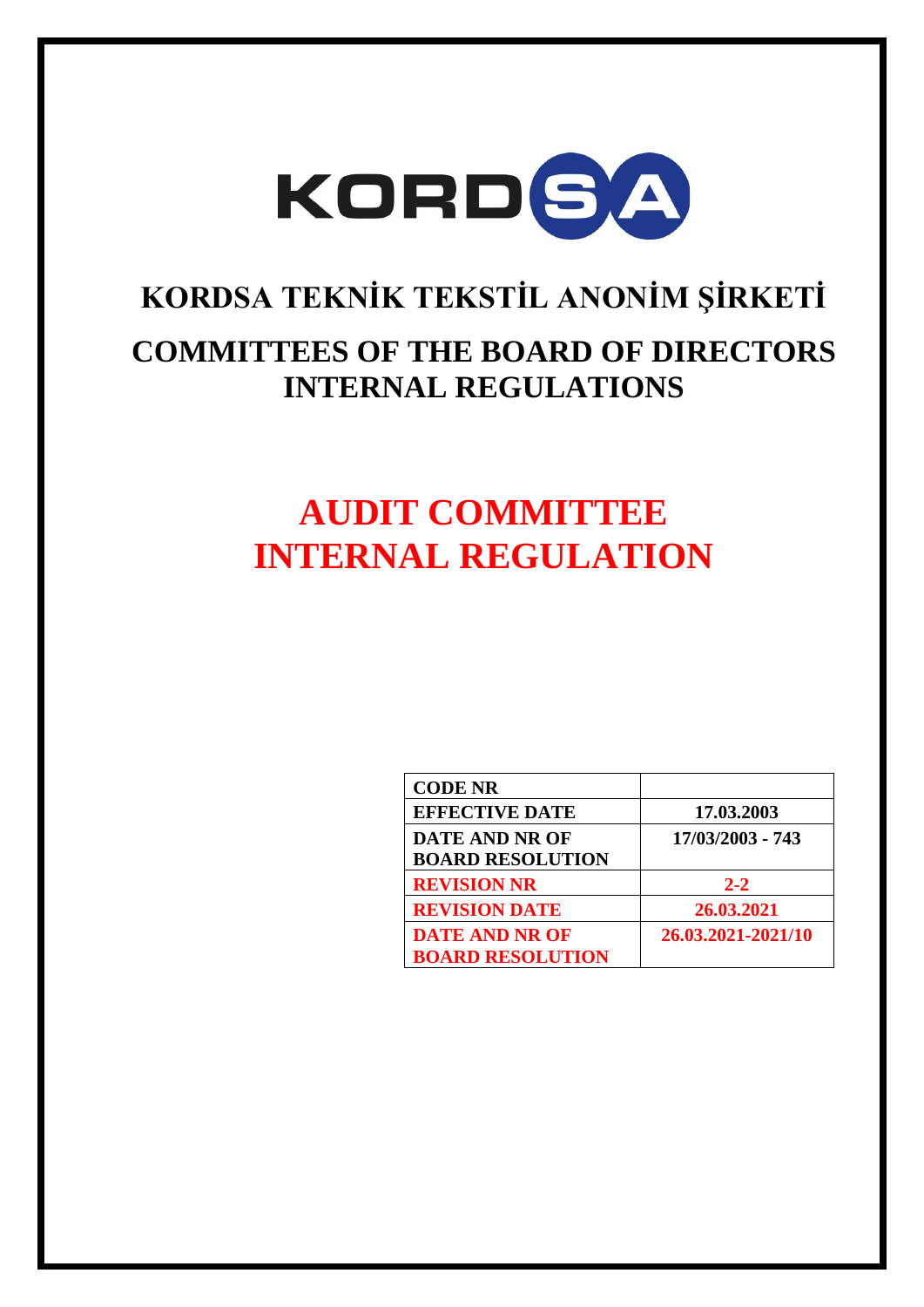### **1. DECISION OF FOUNDATION**

Audit Committee was established in accordance with the relevant regulations of the Capital Markets Board with the decision of the Board of Directors of Kordsa Teknik Tekstil A.Ş. dated March 17, 2003 and numbered 743.

### **2. STRUCTURE**

The Board of Directors appoints at least two independent members from among its members as Audit Committee Members. It is obligatory that the members consist of the members of the Board of Directors, who do not undertake a direct executive function and do not have the title of executive director in management matters.

### **3. MEETING PLACE AND TIME**

The Audit Committee meets at least four times a year, at least once every three months, and reports the meeting results to the Board of Directors.

#### **4. MAIN FUNCTIONS OF THE AUDIT COMMITTEE**

The areas in which the Audit Committee undertakes the main audit functions are:

- **4.1** The company's accounting system
- **4.2** Disclosure of the company's financial information to the public
- **4.3** Independent audit of the company
- **4.4** Operation and effectiveness of the company's internal control system

#### **5. DUTIES OF THE AUDIT COMMITTEE**

The Committee fulfills the following duties within the framework of the main oversight functions in the previous article:

**5.1** Supervises the selection of the independent audit firm, the preparation of independent audit contracts and the initiation of the independent audit process, and the work of the independent audit firm at every stage.

Determines the independent audit firms that will receive services and the services to be received from these institutions and submits them to the approval of the Board of Directors.

Evaluates the reports prepared by independent audit firms and informs the Board of Directors.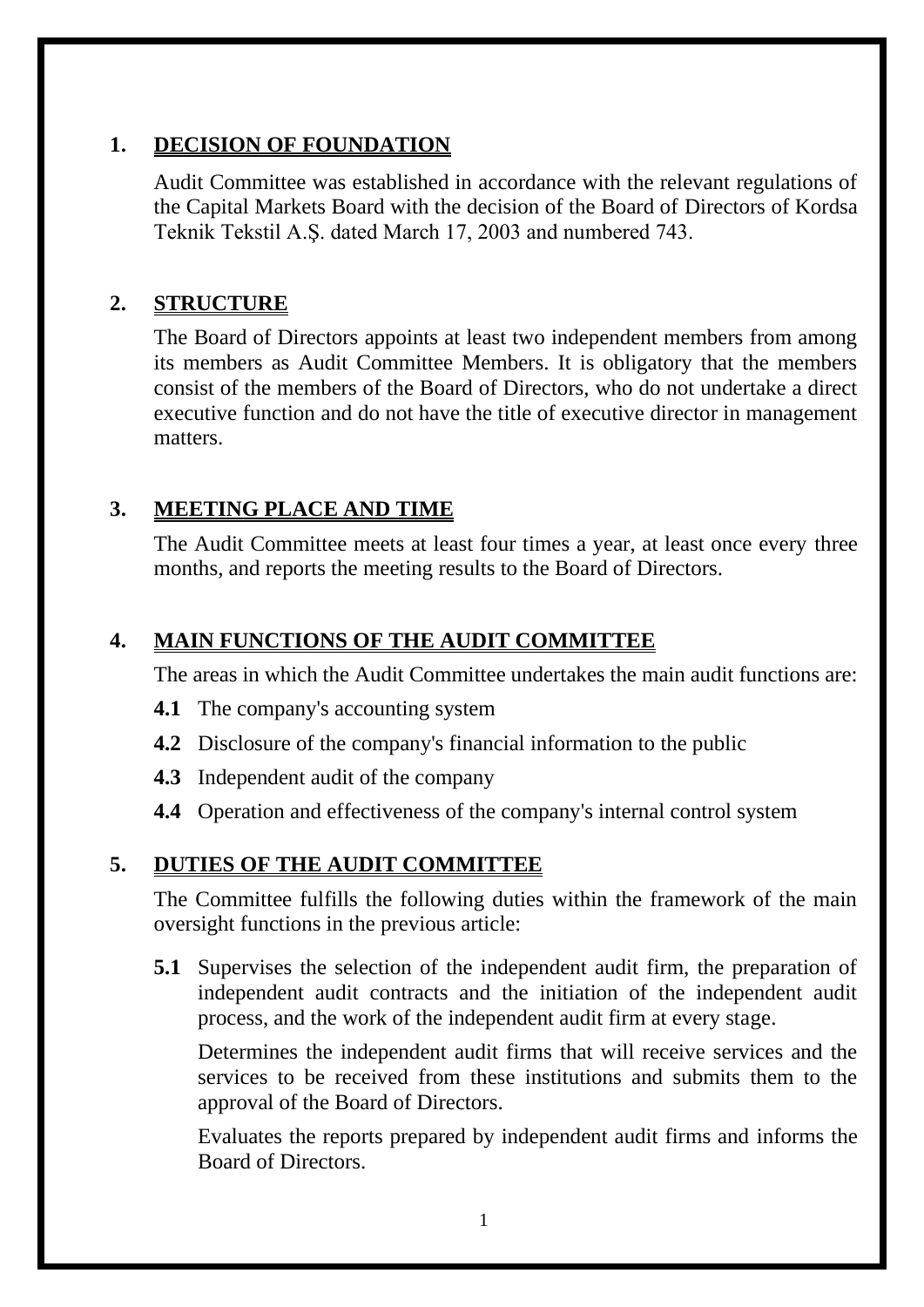- **5.2** Receives the opinions of the company's responsible managers and independent auditors regarding the adequacy and accuracy of the annual and interim financial statements to be disclosed to the public, with the accounting principles followed by the company, and submits them to the Board of Directors in writing, together with their own assessments.
- **5.3** Determines the methods and criteria to be applied in the subjects of examining the complaints which are received to the company regarding the accounting and internal control system of the company and its independent audits, concluding them, and evaluating the notifications of the company employees regarding the accounting and independent auditing of the company within the framework of the principle of confidentiality.
- **5.4** Immediately notifies the Board of Directors in writing about the findings and suggestions it has reached regarding its duties and responsibilities.
- **5.5** Benefits from unity of practice and synergy by collaborating with Sabancı Holding Audit Committee.
- **5.6** Benefits from the opinions of independent experts on the issues it needs regarding its activities.

#### **6. TENURE**

Tenure of the Committee members is the same as the tenure of the Members of the Board of Directors. Following the re-election of the Board of Directors, new Committee Members are determined by the Board of Directors.

In the last term of the committee members, a transition/transfer meeting is held between the current and new members before/after the General Assembly.

The Committee Membership of a member whose Board Membership terminates for any reason also ends. In this case, the Board of Directors appoints another member to the vacant membership at first Board of Directors meeting.

#### **7. REGULATIONS OF THE CAPITAL MARKETS BOARD**

The current and future regulations of the Capital Markets Board regarding the audit committee will be primarily taken into account.

#### **8. BUDGET**

All kinds of resources and support required for the Audit Committee to fulfill its duties are provided by the Board of Directors.